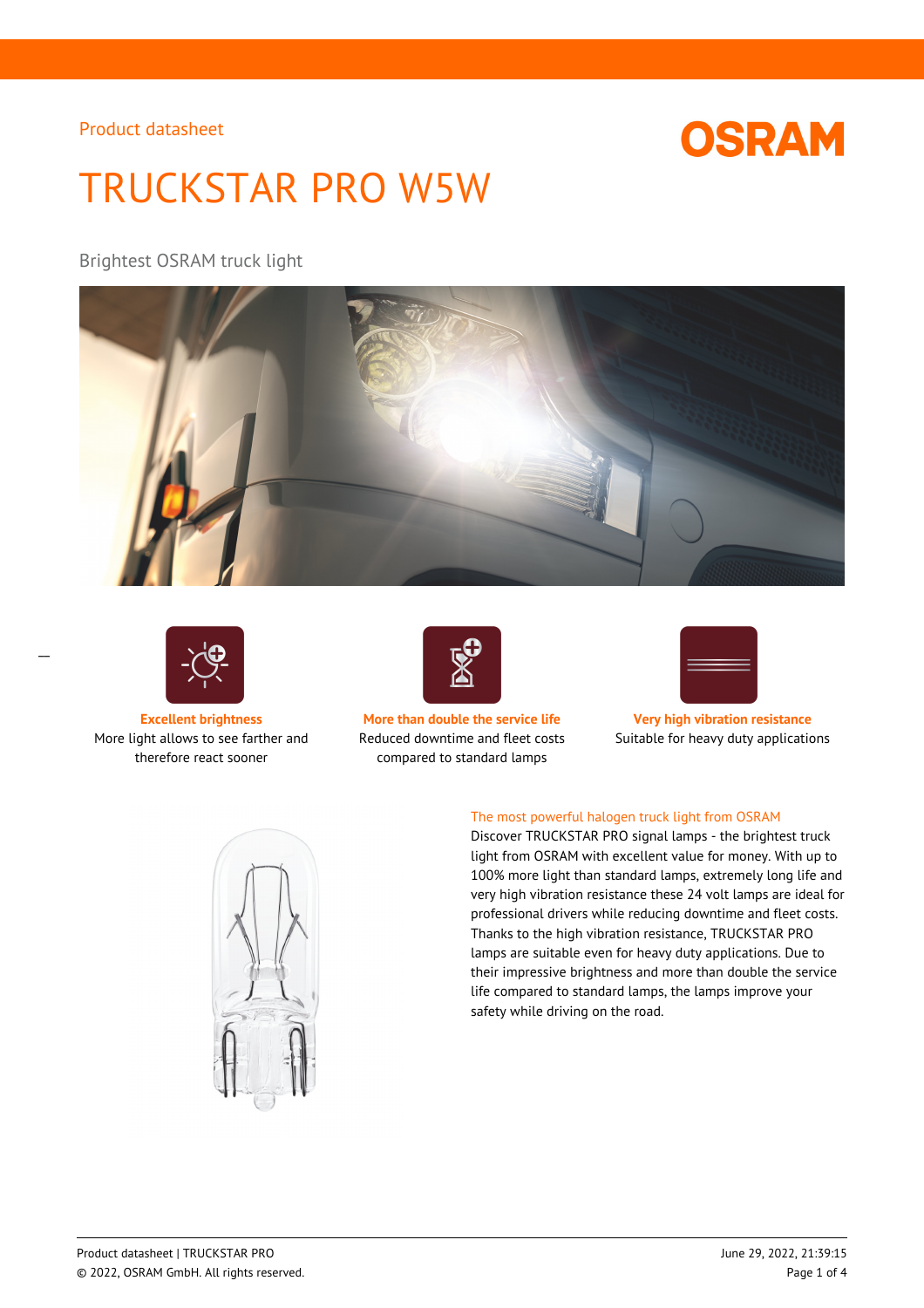#### Technical data

### **Product information**

| Order reference                             | 2845TSP        |
|---------------------------------------------|----------------|
| Application (Category and Product specific) | Auxiliary lamp |

#### **Electrical data**

| 7 W    |
|--------|
| 24.0 V |
| 5.00 W |
| ±10%   |
| 28.0 V |
|        |

#### **Photometrical data**

| <b>Luminous flux</b>    | 50 lm |
|-------------------------|-------|
| Luminous flux tolerance | ±20%  |

### **Dimensions & weight**



| Length                | 26.8 mm   |
|-----------------------|-----------|
| <b>Diameter</b>       | $10.0$ mm |
| <b>Product weight</b> | 1.30q     |

#### **Lifespan**

| Lifespan B3 | 1000 h |
|-------------|--------|
| Lifespan Tc | 4000 h |

#### **Additional product data**

| Base (standard designation) | w<br>סכ.עx. |
|-----------------------------|-------------|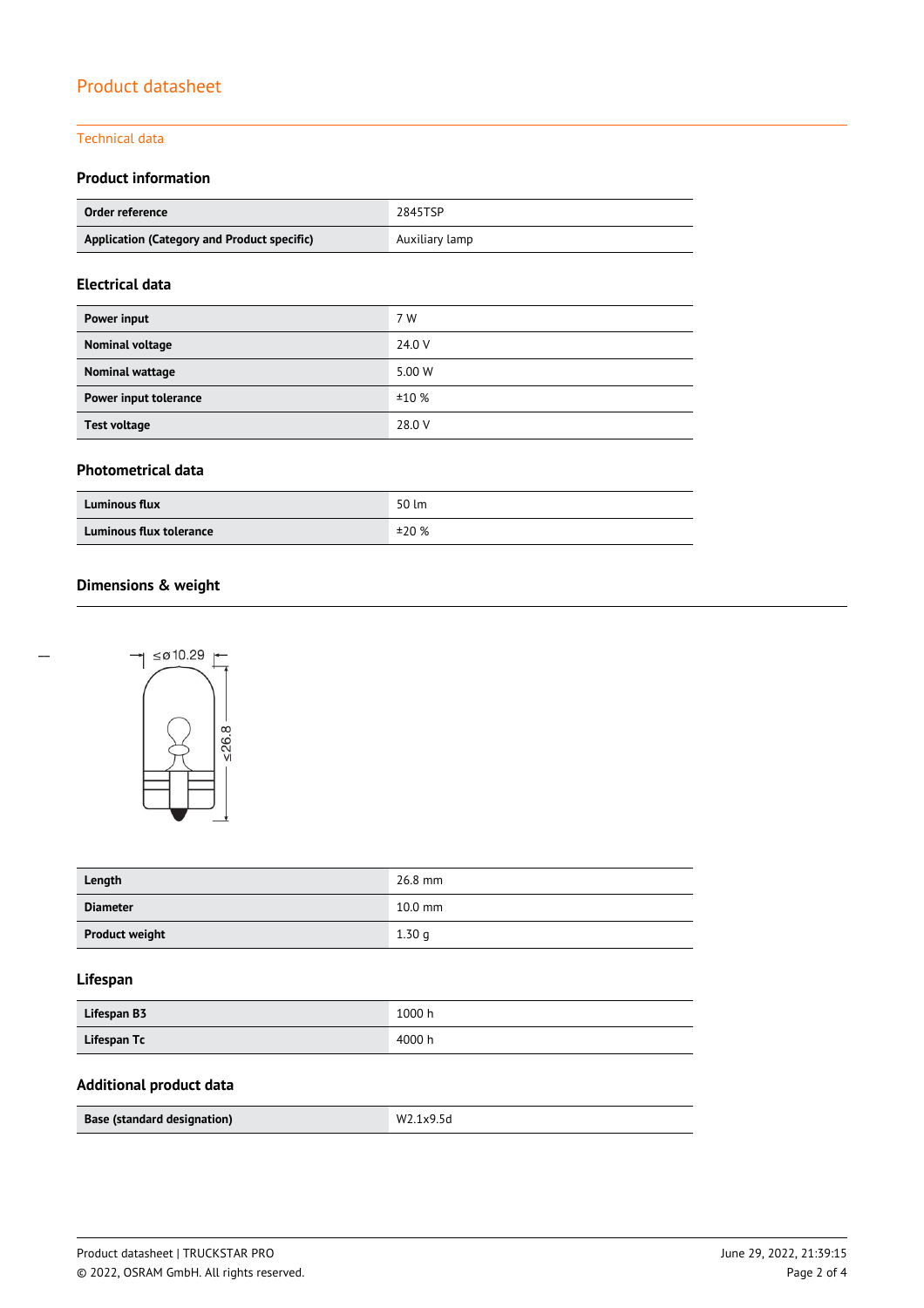#### **Capabilities**

| <b>Technology</b>                       | <b>AUX</b> |  |
|-----------------------------------------|------------|--|
| Certificates & standards                |            |  |
| <b>ECE category</b>                     | W5W        |  |
| <b>Country specific categorizations</b> |            |  |
| Order reference                         | 2845TSP    |  |

#### **Environmental information**

#### **Information according Art. 33 of EU Regulation (EC) 1907/2006 (REACh)**

| Date of Declaration               | 19-01-2022                                                     |
|-----------------------------------|----------------------------------------------------------------|
| <b>Primary Article Identifier</b> | 4008321798077   4008321842619   4052899560543<br>4062172158305 |
| Candidate List Substance 1        | No declarable substances contained                             |
| Declaration No. in SCIP database  | In work                                                        |

#### Logistical Data

 $\overline{a}$ 

| <b>Product code</b> | <b>Product description</b>        | Packaging unit<br>(Pieces/Unit) | <b>Dimensions (length</b><br>x width x height) | <b>Volume</b>          | <b>Gross weight</b> |
|---------------------|-----------------------------------|---------------------------------|------------------------------------------------|------------------------|---------------------|
| 4008321798077       | TRUCKSTAR PRO<br>W <sub>5</sub> W | Unpacked                        | $- X - X -$                                    |                        |                     |
| 4008321798084       | TRUCKSTAR PRO<br>W <sub>5</sub> W | Folding carton box<br>10        | 46 mm x 29 mm x<br>$112 \text{ mm}$            | $0.15$ dm <sup>3</sup> | 24.00 g             |
| 4008321798091       | TRUCKSTAR PRO<br>W5W              | Shipping carton box<br>50       | 148 mm $\times$ 115 mm $\times$<br>55 mm       | $0.94$ dm <sup>3</sup> | 150.00 $q$          |

The mentioned product code describes the smallest quantity unit which can be ordered. One shipping unit can contain one or more single products. When placing an order, for the quantity please enter single or multiples of a shipping unit.

#### **Application advice**

For more detailed application information and graphics please see product datasheet.

#### **Disclaimer**

Subject to change without notice. Errors and omission excepted. Always make sure to use the most recent release.